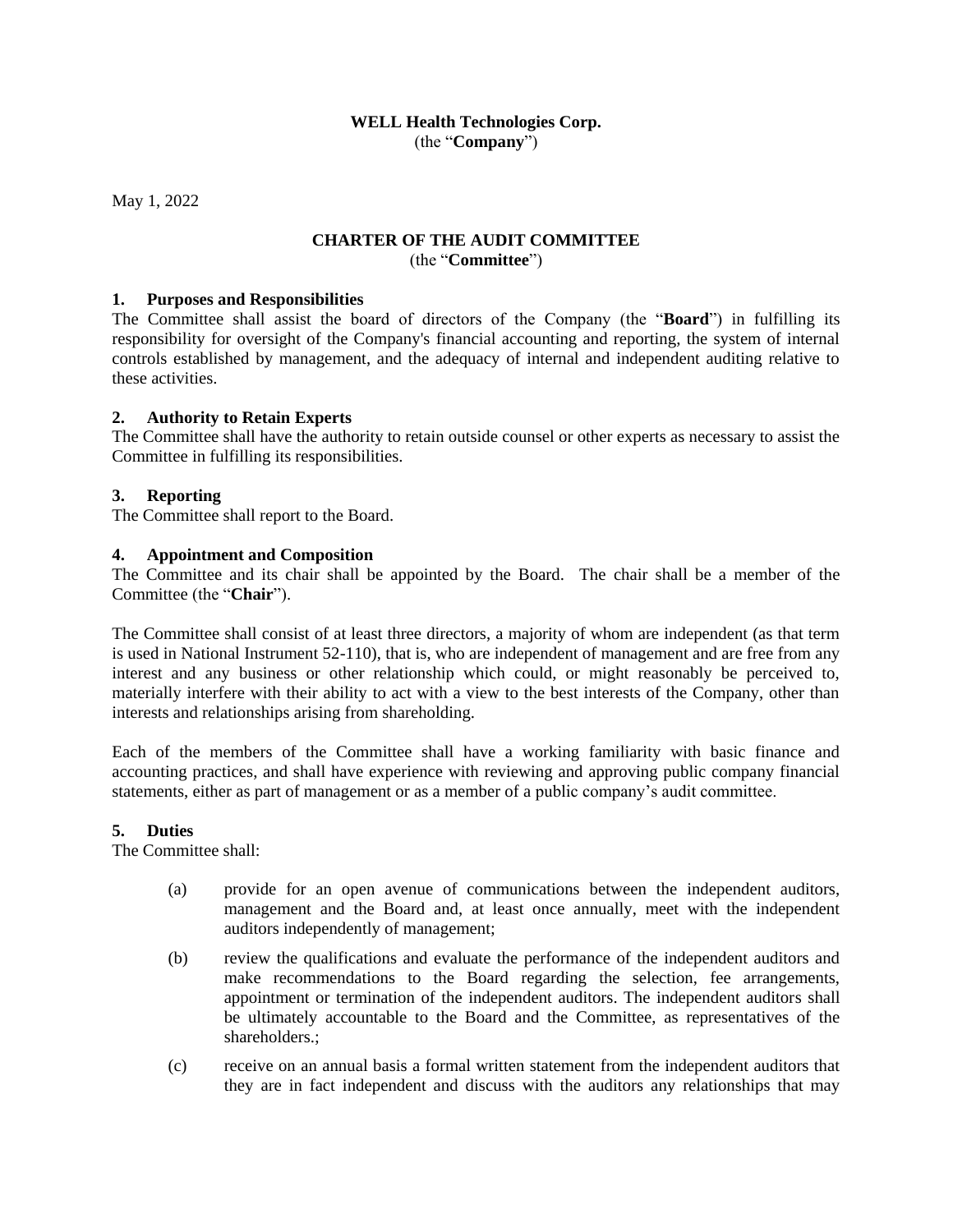impact the auditor's independence and recommend to the Board any actions necessary to oversee the auditor's independence;

- (d) review and approve the independent auditors' annual engagement letter;
- (e) review with the independent auditors (i) the proposed scope of their examination with emphasis on accounting and financial areas where the Committee, the independent auditors or management believe special attention should be directed, (ii) the results of their audit, including their letter of recommendations for management (iii) their evaluation of the adequacy of the Company's system of internal controls, (iv) significant areas of disagreement, if any, with management, (v) cooperation received from management in the conduct of the audit, and (vi) significant accounting, reporting, regulatory or industry developments affecting the Company;
- (f) discuss with management and the independent auditors any issues regarding significant business risks or exposures and assess the steps management has taken to minimize such risk;
- (g) review with management and the independent auditors the Company's unaudited quarterly financial statements and the Company's audited annual financial statements and make a recommendation to the Board as to approval thereof;
- (h) in reviewing the quarterly and annual financial statements, include a review of estimates, reserves, accruals, write downs, judgmental areas, audit adjustments, difficulties encountered in performing any audit, and such other review as may be appropriate; and
- (i) perform such other functions as assigned by law, the Company's bylaws or as the Board deems necessary and appropriate.

### **6. Committee Meetings and Board Reporting**

Meetings will be held as required, but not less than quarterly. Minutes will be recorded and reports of Committee meetings will be presented at the next regularly scheduled Board meeting.

### **7. Committee Charter Review and Approval**

This Audit Committee Charter shall be reviewed, reassessed and approved by the Board annually.

### **8. Whistleblower Policy**

The Committee shall establish procedures for the receipt, retention and treatment of complaints received by the Company regarding accounting, internal accounting controls or auditing matters, and for the confidential, anonymous submission by the Company's employees of concerns regarding questionable accounting or auditing matters, or other matters of concern, related to the policies of the Company as set out in the attached Schedule "A".